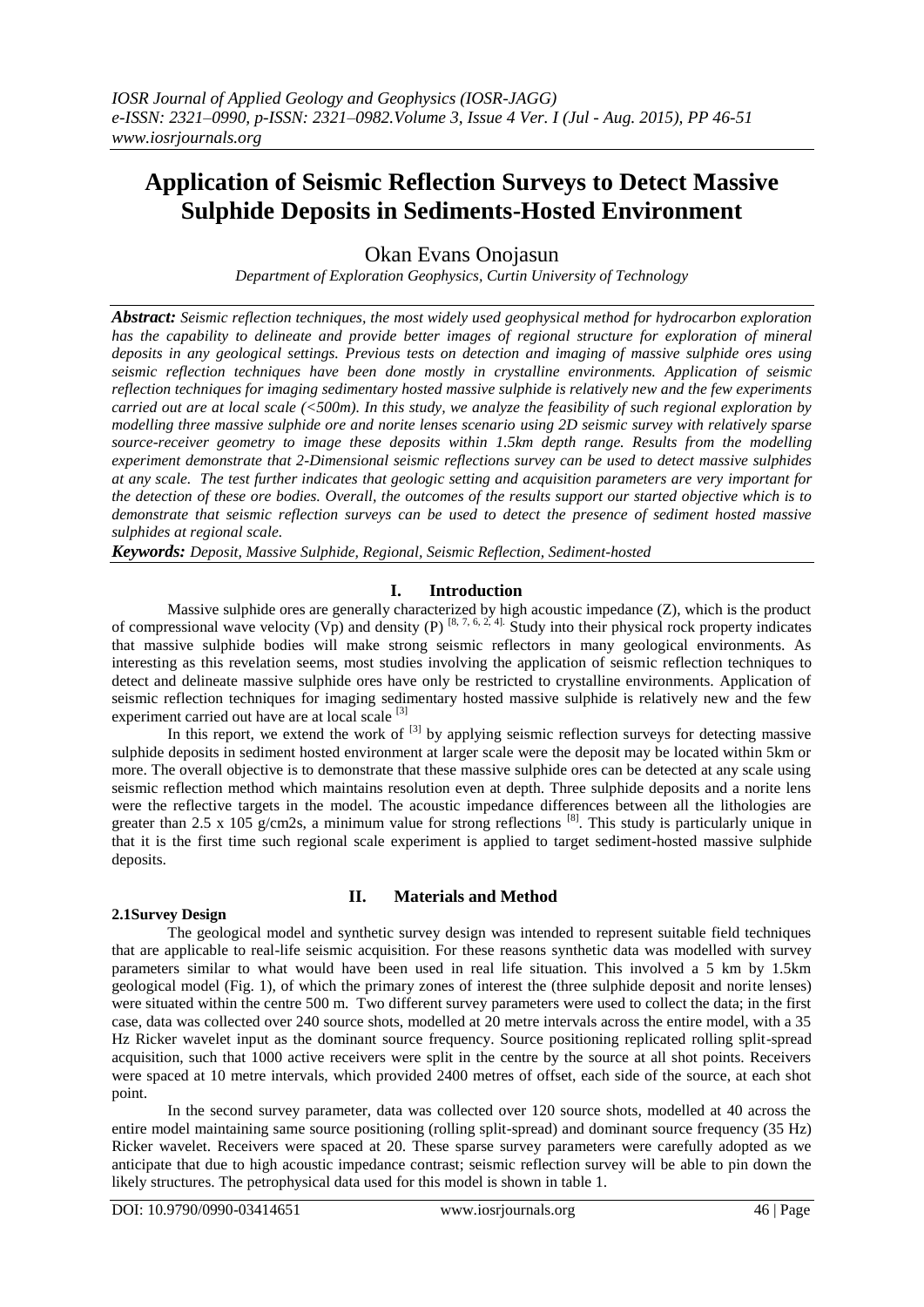

**Figure 1:** Synthetic 2D geology model showing the location of sulphides, norite and a sediment host rock.

| Lithology    | Average $Vp(m/s)$ | Average $Vs(m/s)$ | V <sub>D</sub> /V <sub>s</sub> Ratio | Density $(kg/m^3)$ |
|--------------|-------------------|-------------------|--------------------------------------|--------------------|
| metasediment | 4235              | 2137              | 1.98                                 | 2.69               |
| Sulphides    | 5612              | 3430              | 1.64                                 | 3.81               |
| Barite       | 4602              | 2715              | 1.69                                 | 3.92               |

**Table 1: Petrophysical data used as input for the 2D synthetic geology model**

## **2.2 Modelling and Processing of Synthetic Data**

All Synthetic seismograms were computed using stress-velocity formulation  $[9, 1]$  implemented in Tesseral-2D full Elastic modelling software The created shot records in SEG-Y format were processed more thoroughly using RadexPro package with basic processing steps shown in (Fig. 2). Once SEG-Y data files were imported to RadexPro software, geometry was assigned to the data sets after which it was sorted into Common Depth Point (CDP) bins, which had been defined in the geometry process. The CDP bins were defined at 10 m intervals based on the source-receiver midpoint locations. All traces from any shots which had source-receiver midpoints that fell within the predefined CDP location bins were gathered into the same CDP bin along the already defined geometry. We then applied first amplitude correction to the data in order to account for the spherical divergence of the seismic energy as it propagated from the source and band pass filter to remove noise outside the seismic sweep signal frequency band.



**Figure 2.** Basic processing flow used in this experiment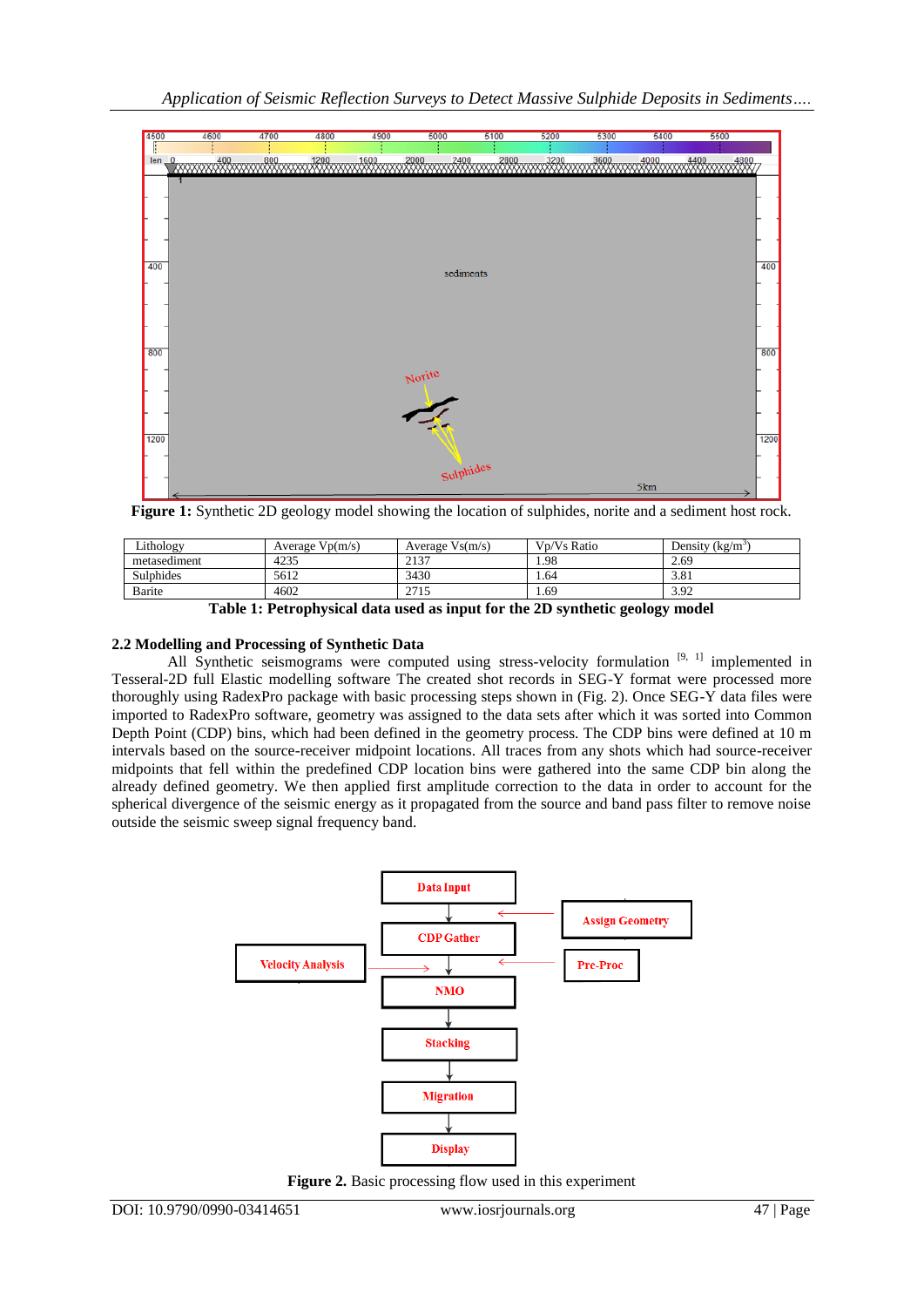Stacking velocity analysis was carried on the synthetic data using velocity estimation and plotting module that applied a series of normal move-out corrections to designated CDP gathers according to user specified velocity functions. Velocity picks for reflections were made on the basis of maxima in coherency, flattening across the CDP gather and the quality of narrow stack panels. Several passes were made, including initial estimates of velocity.

Finally, post stack depth migration was applied in order to move data to its correct spatial location. The depth migration methods were applied to the stacked data using a smoothed velocity model derived from the stacking velocities using Stolt F-K migration algorithm. This enables dipping reflections visible on the stack to move up dip and become steeper and shorter while diffractions visible on the stack collapse to a small region on the migration. Further improvement in the processing of the data was achieved by applying F-K filters. This greatly improved retention of amplitude information and overall reflectivity character of the final sections.

#### **III. Results and Discussion**

Results from this modelling experiment are presented below. Fig (3) is an example of synthetic shot records for source no 112. Records are displaced from 0-2000 ms while actual reflectivity events are visible up to 1500ms. The shots are displayed using true relative amplitude without correction for spherical divergence. Shot depth for all gathers is 0m. Gathers are generated using Ricker wavelet source cantered at 35Hz. The synthetic seismogram is composed of a large hyperbolic diffraction-like event (L).



**Figure 3:** Synthetic shot records for source number 112 from the geological model (1) is the direct arrival signals, (R) is the reflections signals. The shot is displayed using true relative amplitude without correction for spherical divergence. Shot depth for all gathers is 0 m.

Fig (4a and 5a) are the depth migrated sections for both survey parameters (20 m source vs 10 receivers spacing and 40 m source vs 20 m receivers spacing respectively). Fig. 4b and 5b are the expanded sections of both tested parameters. Results in (Fig.4) has higher resolution when compared to results in (Fig.5) due to the densely acquisition parameters of 20 m source and 10 m receivers spacing used as opposed to the 40 m source and 20 receivers spacing used for result in Fig. 5.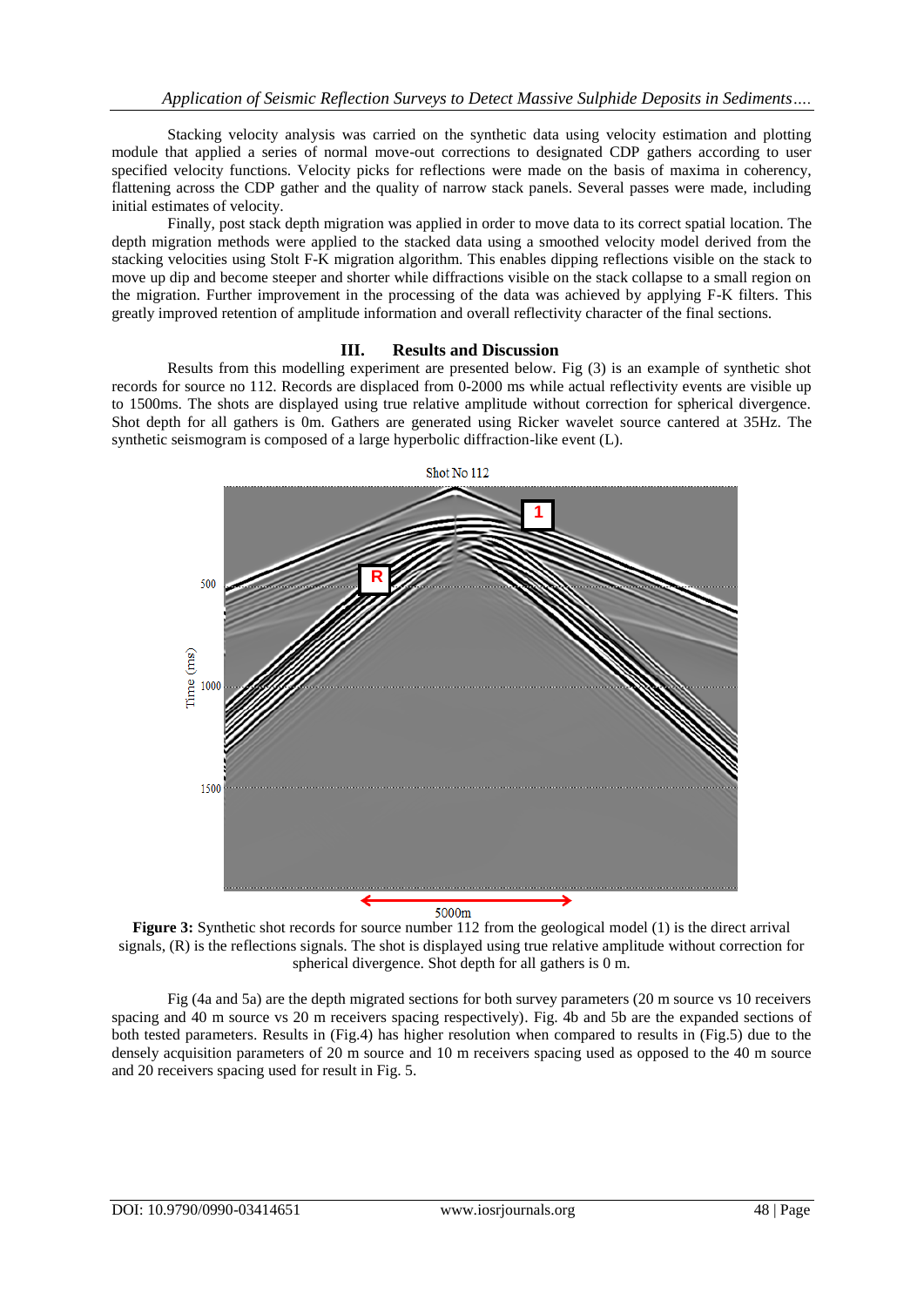

**Figure 4a)** Depth migrated sections with 20m source and 10 m receivers spacing 4b) Expanded section of the massive sulphide region in the model. Arrows in the expanded section indicate reflections from sulphides and norite.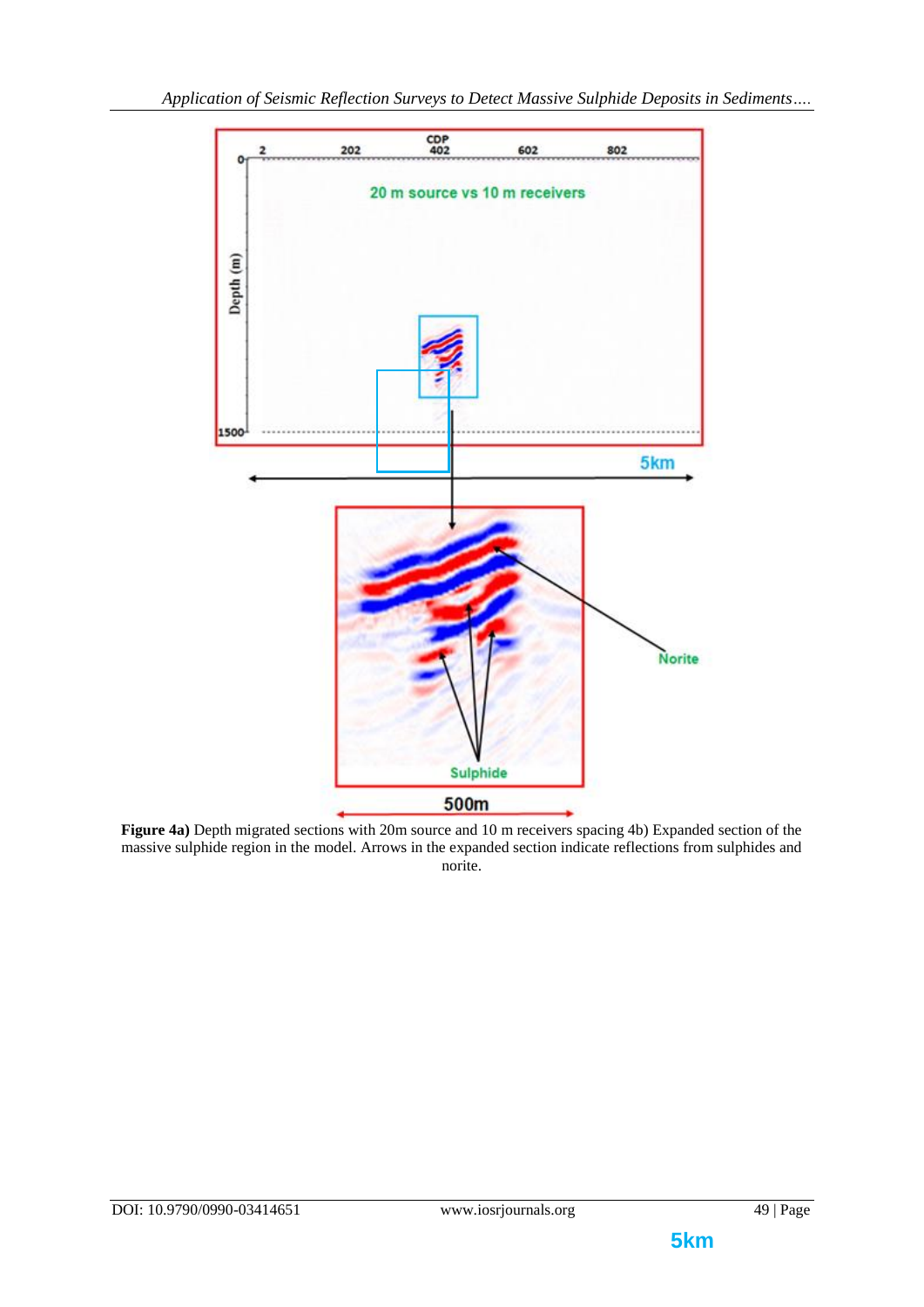

**Figure 5a)** Depth migrated sections with 40m source and 20 m receivers spacing 4b) Expanded section of the massive sulphide region in the model. Arrows in the expanded section indicate reflections from sulphides and norite.

The observed migrated sections for both cases are in good agreement with the synthetic geological model. The three sulphide deposits and the norite lenses generate very strong reflections amplitude as expected due to its high impedance contrast associated with them. The high impedance contrast between the steeply dipping norite and the sulphide ores will obviously cause the characteristics high amplitude of the reflection responses observed in the migrated images. This high amplitude reflection caused by the massive sulphides can be observed at a distance which is considerably larger than the actual size of the orebody.

## **IV. Conclusion**

This modelling experiment has demonstrated that 2-Dimensional seismic reflections survey can be used to detect massive sulphides at 1000m or more depth. The results also indicate that geologic setting and acquisition parameters are very important for the detection of these ore bodies. The success of imaging the target structures depends on the effective removal of the strong surface waves and this was aptly demonstrated during processing as the presence of strong surface waves in sediments environments were removed via F-K filtering. However, to image the true shape and location of these sulphide orebodies, a three dimensional seismic survey design is required. With such 3D designs, optimum offset windows are used such that reflections from